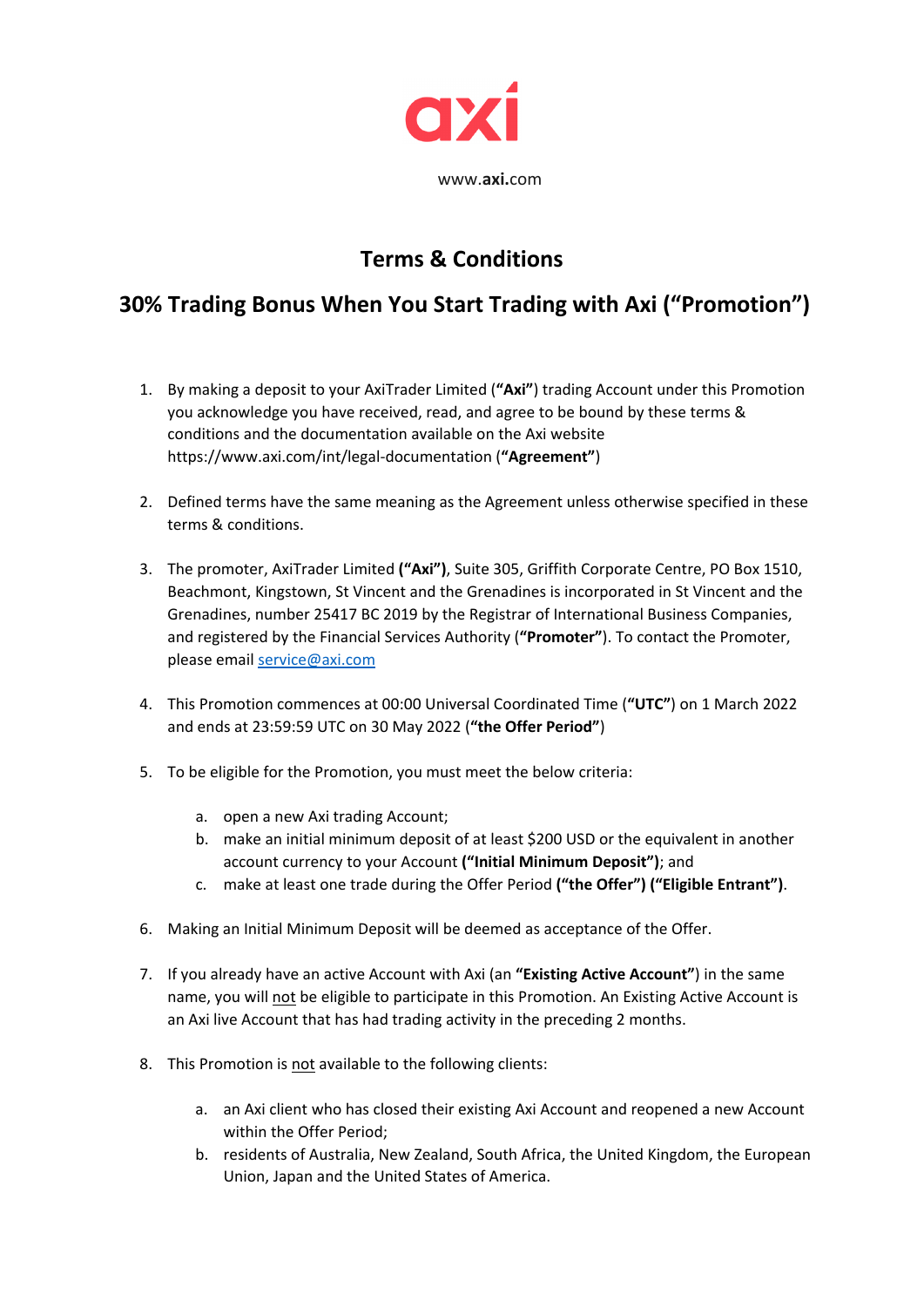

- 9. If the criteria in clause 5 is met and you are not excluded by clause 7, 8 or 14,
	- a. a trading credit will be applied to the eligible Axi trading Account;
	- b. a trading credit will be deposited in the currency of the eligible Axi trading Account; and
	- c. the value of the trading credit will be paid for 30% of the Initial Minimum Deposit value (maximum deposit amount of \$3,000 USD per Eligible Entrant). Examples of deposit amounts and trading credits can be found in table 1.1.

Table 1.1 – Deposit amounts and trading credit examples:

| Deposit into your Account an Initial Minimum<br>Deposit of | and you'll get this trading credit. |
|------------------------------------------------------------|-------------------------------------|
| <b>Deposit amount (USD)</b>                                | <b>Bonus credit (USD)</b>           |
| 200                                                        | 60                                  |
| 500                                                        | 150                                 |
| 1,000                                                      | 300                                 |
| 3,000                                                      | 900                                 |

- 10. To receive the trading credit, Eligible Entrants are required to email Axi at [service@axi.com](mailto:service@axi.com) and provide their Axi Account details within 14 days of the Promotion closing date.
- 11. The trading credit is for trading purposes only and cannot be withdrawn, transferred to another person, another person's trading Account, redeemed for cash or exchanged for other goods and services.
- 12. You agree, understand and acknowledge that accepting the Offer and participating in this Promotion is not an intentional inducement to acquire, dispose of or continue to hold any of Axi's products.
- 13. You agree, understand and acknowledge that accepting the Offer and participating in this Promotion is not a recommendation or advice in relation to the suitability of Axi's products for your particular financial circumstances, situation or needs. Before accepting the Offer and participating in the Promotion, you should make your own assessment about the suitability of trading in Axi's products and consider the applicable client disclosure documents available on the Axi website - <https://www.axi.com/int>
- 14. The Offer and Promotion is not applicable to Axi staff or their relatives, spouses or partners.
- 15. This Offer and Promotion is limited to one Account per person, even if they hold multiple Accounts.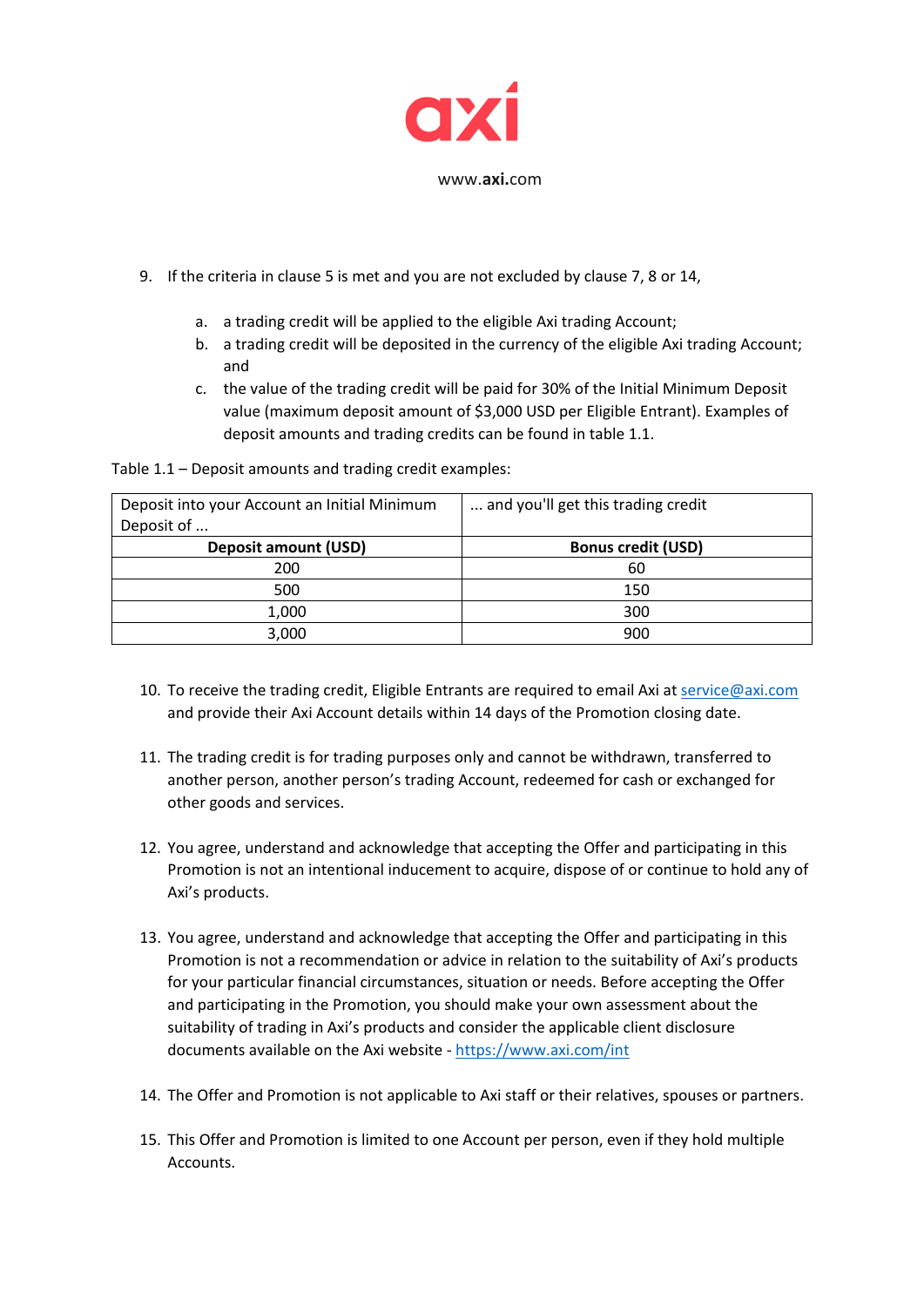

- 16. Axi reserves the right to amend or cancel this Offer and Promotion without notice at any time in the future and withdraw the Trading Credit.
- 17. If your Axi Account Equity balance falls below the credit balance the trading credit will be removed and your open trades will be closed.
- 18. The trading credit will expire 3 calendar months after the closing date of the Offer Period at 11:59:59 PM UTC (**"Trading Credit Expiry"**) and any remaining credit will be removed from your Account.
- 19. If an Eligible Entrant withdraws funds during the Offer Period or prior to the Trading Credit Expiry time the trading credit will be removed. Note also that the removal of the trading credit could result in the closure of some or all of your trades if you do not maintain sufficient funds.
- 20. If Axi suspects that you have abused or attempted to abuse this Offer or Promotion, or otherwise acted with a lack of good faith towards us, we reserve the right in our sole discretion to deny, withhold or withdraw the trading credit and if necessary, to cancel any terms and conditions with respect to this Promotion and your Account, either temporarily or permanently, or terminate your access to the service and/or block your Account.
- 21. If Axi subsequently discovers that the individual, is in fact, not eligible to participate in the Promotion, Axi may at its discretion reverse the trading credit. No individual shall be entitled to any payment or compensation from Axi, should any trading credit be forfeited or reclaimed.
- 22. Axi shall not be liable to any Account holder or any other persons for any loss or damage arising in connection with the Offer or Promotion, including without limitation, any error in computing or any breakdown or malfunction in any computer system or equipment.
- 23. Minimum initial deposit and maximum trading credit threshold values are specified in terms of USD, but will be applied to Accounts in their relevant currencies using the equivalent conversion value of that currency. The conversion will be based upon the spot rate at the time that each deposit is made to the eligible Axi Account.
- 24. Axi reserves the right to modify, change or terminate this Offer and Promotion at any time without any prior notice to you and without your consent.

AxiTrader Limited (Axi) is incorporated in St Vincent and the Grenadines, number 25417 BC 2019 by the Registrar of International Business Companies, and registered by the Financial Services Authority, and whose address is Suite 305, Griffith Corporate Centre, PO Box 1510, Beachmont Kingstown, St Vincent and the Grenadines.

Axi is wholly owned by AxiCorp Financial Services Pty Ltd, a company incorporated in Australia (ACN 127 606 348) and registered in New Zealand as an overseas company (NZBN 9429042567608). Over-the-counter derivatives are complex